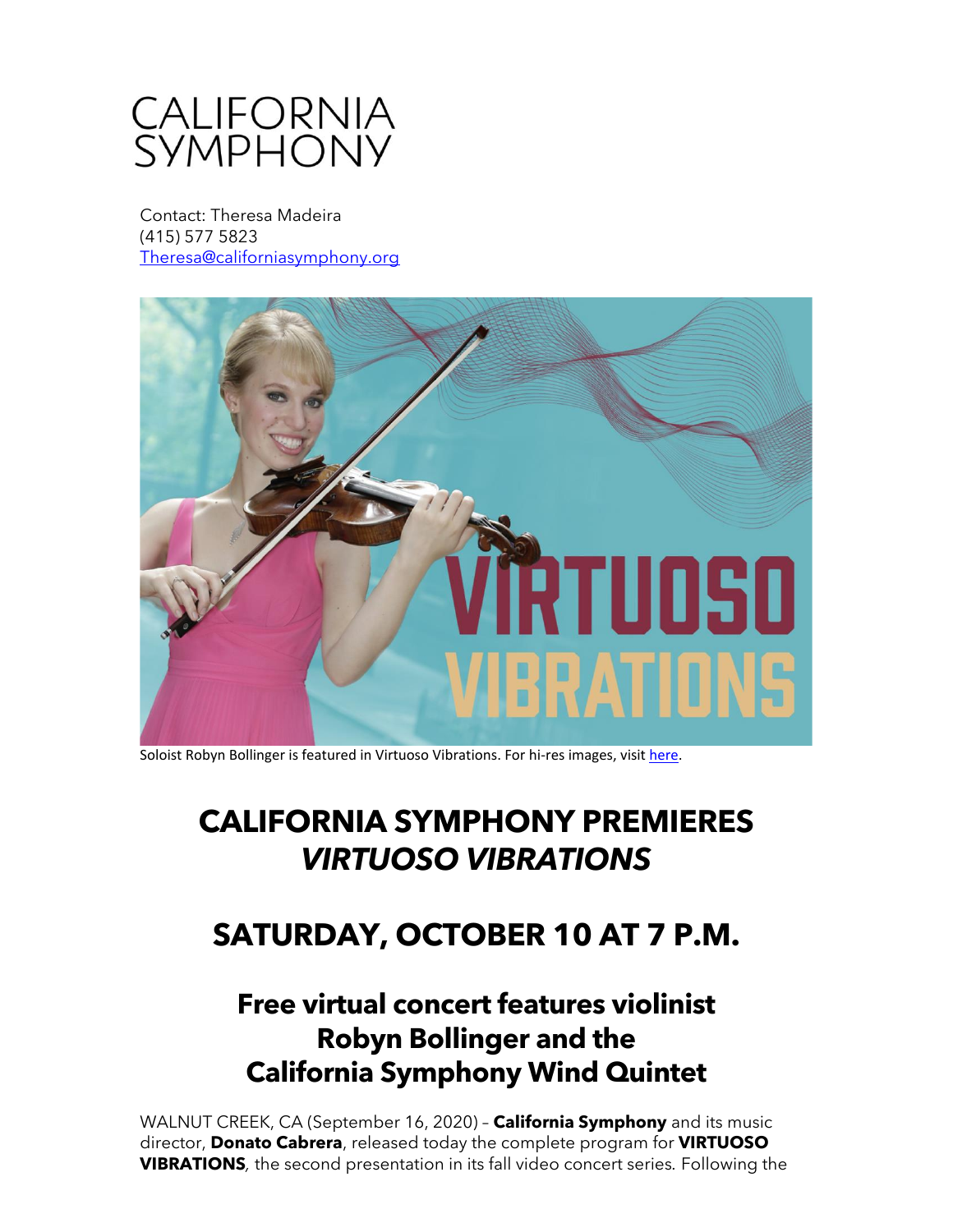debut of the series in September with **BRAVO FOR** *#BEETHOVEN250*, to which nearly 3,500 viewers tuned in from around North America. *Virtuoso Vibrations* will feature rising violin virtuoso **Robyn Bollinger** and the **California Symphony Wind Quintet**. The free concert premieres Saturday, October 10 at 7 p.m. and will be simultaneously broadcast on Walnut Creek's local public access TV channel and online at<https://vimeo.com/CaliforniaSymphony> where the video will remain for playback for a month.

Bollinger, who was the soloist for California Symphony's 2019 premiere of former Composer-in-Residence **Katherine Balch's** violin concerto, *Artifacts*, returns with Balch's newly written solo work *Two Pieces (2020).* She will also perform the Preludio from Bach's Partita No. 3 in E Major, one of his most famous instrumental compositions, and Bartók's fiendishly difficult Sonata for Solo Violin. The California Symphony Wind Quintet—featuring **Laura Reynolds** (oboe), **Stacy Pelinka** (flute), **Stephen Zielinski** (clarinet), **Carla Wilson** (bassoon), and **Meredith Brown** (French horn)—rounds out the program with Afro-Caribbean and jazz-infused pieces from *Aires Tropicales* by Cuban-born American composer **Paquito D'Rivera**, as well as prolific French composer **Claude Arrieu's** *Quintette en Ut*. Audience members are invited to tune in 30 minutes prior to the concert to hear Maestro Cabrera in conversation with the featured artists.

"Virtuoso Vibrations features a dynamic program that spans multiple genres and centuries," said **Cabrera**. "I am very happy to welcome back the violinist, Robyn Bollinger, who plays with such vibrancy and creative force. And in celebration of Hispanic Heritage Month, our all-star California Symphony Wind Quintet will be performing the phenomenal music of Paquito D'Rivera and Claude Arrieu."

Daring, versatile, and charismatic, American violinist Robyn Bollinger is recognized for her musical creativity, rich tones, emotional depth, and technical mastery. Having made her Philadelphia Orchestra debut at age 12, Bollinger has since performed with orchestras throughout the United States, and she regularly appears in chamber music and in recital on national and international stages. In addition to a prestigious 2016 Fellowship from the Leonore Annenberg Arts Fellowship Fund for her multimedia performance project titled "CIACCONA: The Bass of Time," Bollinger has received top prizes at international competitions. Her 2017 debut solo CD and DVD, "CIACCONA: The Bass of Time" received critical acclaim in the *New York Times*, the *Boston Globe*, the *San Francisco Chronicle*, and others. A sought-after collaborator, Bollinger is a member of the Grammy-nominated, Boston-based ensemble A Far Cry. She currently performs on a beautiful 2017 violin made by the world-renowned luthier Samuel Zygmuntowicz, on loan from a private collection.

California Symphony's concert series continues with **IT'S A CELLO-BRATION!** (November 14), featuring "Rock star cellist," composer, and returning favorite **Joshua Roman** and the **California Symphony String Quartet**; and **SEASON IN SONG** (December 12) featuring Grammy-winning mezzo-soprano **Kelley O'Connor**, standout tenor **Nicholas Phan,** and the **California Symphony Brass Quintet** performing seasonal selections and holiday favorites arranged by California Symphony's very own principal tuba, **Forrest Byram**.

California Symphony's fall programs are supported by **[Hewlett Foundation](https://hewlett.org/)**, **[Lesher](https://lesherfoundation.org/)  [Foundation](https://lesherfoundation.org/)**, and the **[National Endowment for the Arts](https://www.arts.gov/)**.